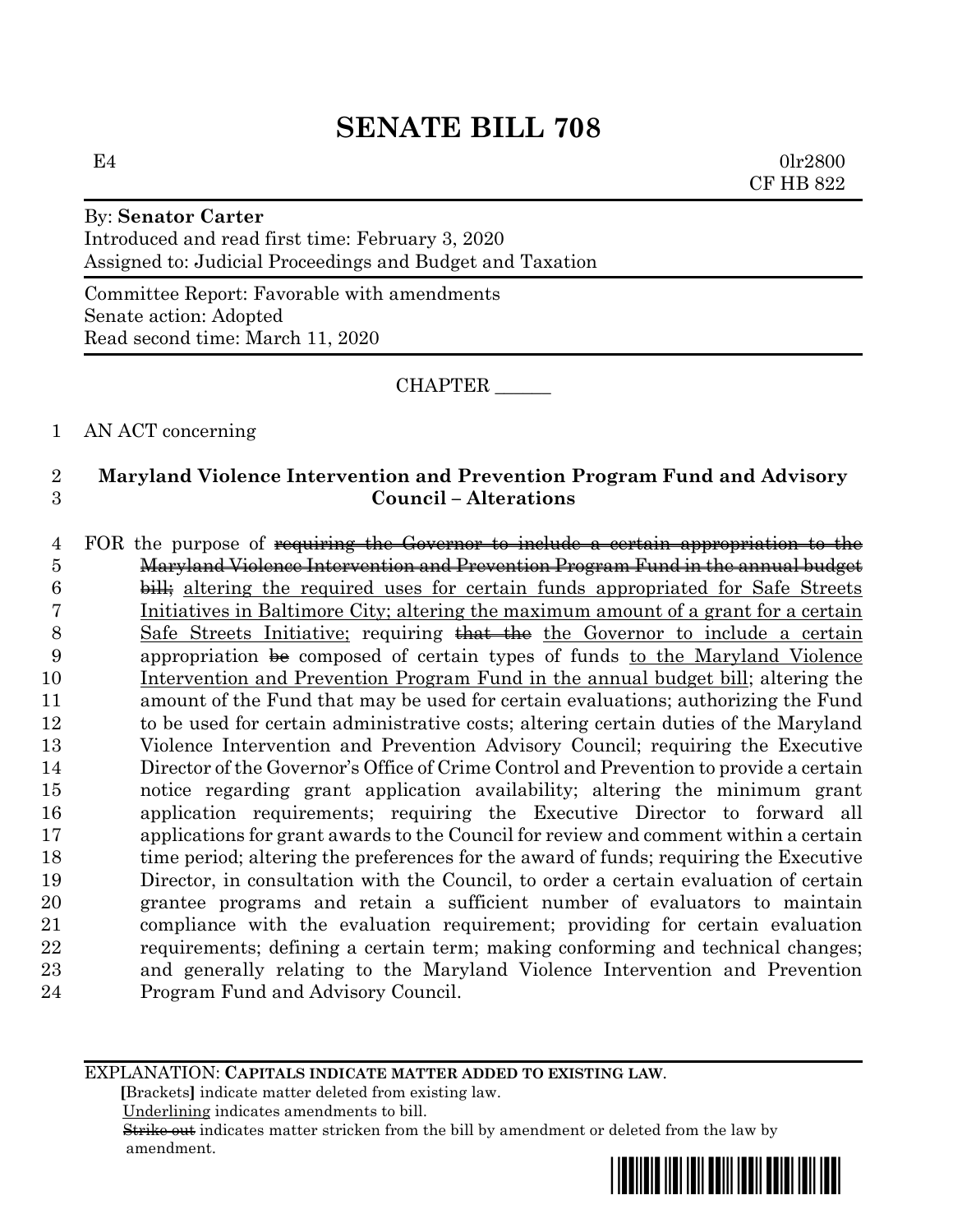| 1<br>$\overline{2}$ | BY repealing and reenacting, with amendments,<br>Article – Public Safety                                                                                                                                                       |
|---------------------|--------------------------------------------------------------------------------------------------------------------------------------------------------------------------------------------------------------------------------|
| 3                   | Section $4-801$ and $4-901$ through $4-905$                                                                                                                                                                                    |
| 4                   | Annotated Code of Maryland                                                                                                                                                                                                     |
| 5                   | (2018 Replacement Volume and 2019 Supplement)                                                                                                                                                                                  |
| 6                   | BY adding to                                                                                                                                                                                                                   |
| 7                   | Article - Public Safety                                                                                                                                                                                                        |
| 8<br>9              | Section 4-907<br>Annotated Code of Maryland                                                                                                                                                                                    |
| 10                  | (2018 Replacement Volume and 2019 Supplement)                                                                                                                                                                                  |
| 11<br>12            | SECTION 1. BE IT ENACTED BY THE GENERAL ASSEMBLY OF MARYLAND,<br>That the Laws of Maryland read as follows:                                                                                                                    |
| 13                  | <b>Article - Public Safety</b>                                                                                                                                                                                                 |
| 14                  | $4 - 801.$                                                                                                                                                                                                                     |
| 15<br>16<br>17      | In this section, "Safe Streets Initiative" means a violence prevention or<br>(a)<br>intervention program operated by a community-based organization in a neighborhood that<br>is disproportionately affected by violent crime. |
| 18<br>19            | Each year the Governor shall appropriate $$3,600,000$ in the annual<br>(b)<br>(1)<br>State budget for Baltimore City to be used only to:                                                                                       |
| 20<br>21            | (I)<br>provide grants to community-based organizations to operate<br>Safe Streets Initiatives in Baltimore City; AND                                                                                                           |
| 22<br>23<br>24      | COVER EXPENSES INCURRED BY BALTIMORE CITY THAT<br>$(\text{II})$<br>ARE ATTRIBUTABLE TO THE SAFE STREETS INITIATIVE, INCLUDING PERSONNEL<br>HIRED BY BALTIMORE CITY AND ASSIGNED TO A SAFE STREETS INITIATIVE.                  |
| 25<br>26<br>$27\,$  | <u>The funds appropriated under paragraph (1) of this subsection shall be</u><br>(2)<br>used solely to supplement, and not supplant, funds otherwise available for Safe Streets<br>Initiatives in Baltimore City.              |
| 28<br>29            | A grant made with funds appropriated under subsection (b)(1) of this section<br>$\left( \frac{c}{c} \right)$<br>may not:                                                                                                       |
| 30                  | (1)<br>require a matching fund;                                                                                                                                                                                                |
| $31\,$              | exceed [\$300,000] \$600,000 per Safe Streets Initiative; or<br>(2)                                                                                                                                                            |
| $32\,$              | (3)<br>supplant grant funding otherwise available for Safe Streets Initiatives.                                                                                                                                                |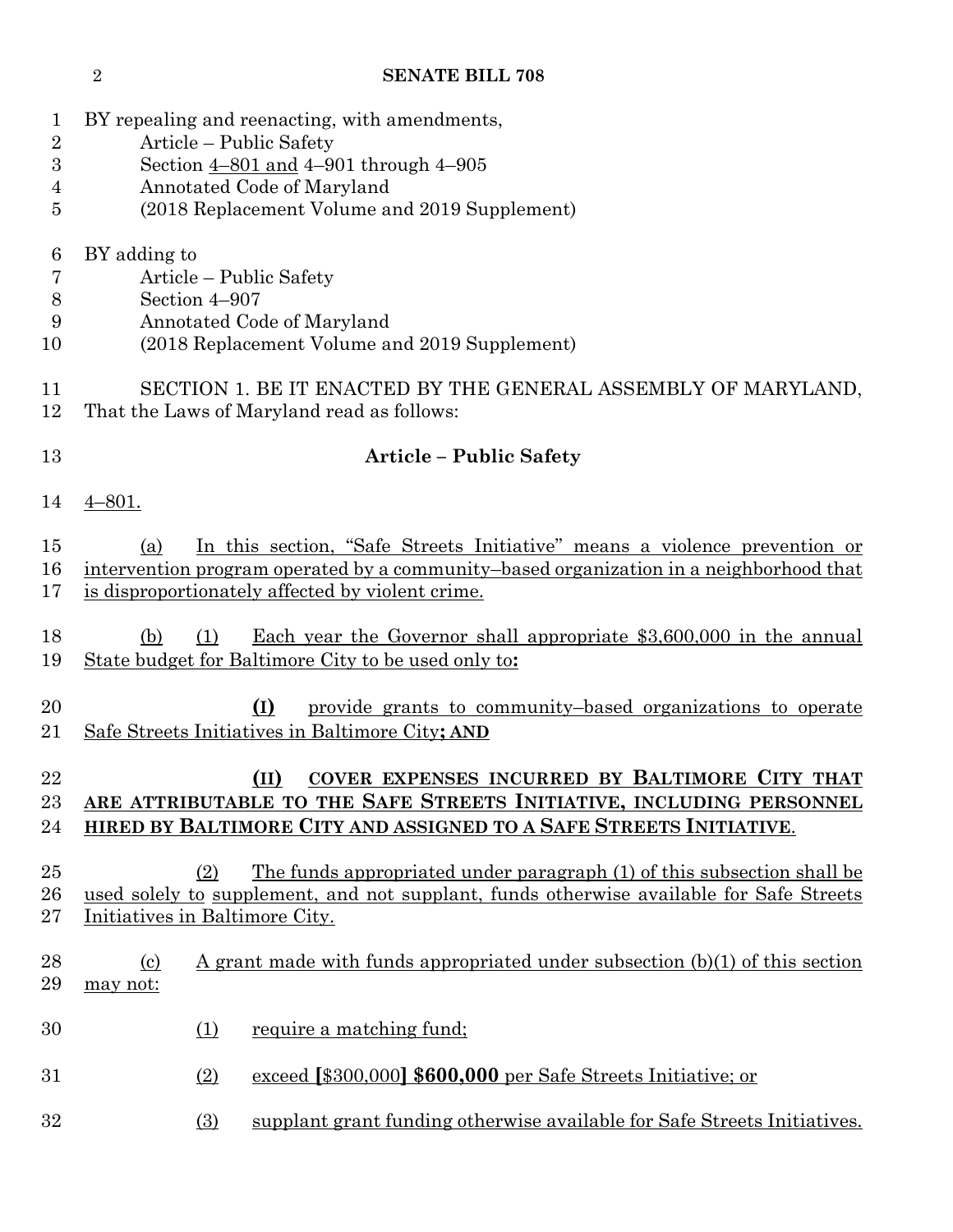| $\mathbf{1}$<br>$\overline{2}$ | (d)                        |                                                                                                                                      | On or before December 31 each year, the Mayor of Baltimore City shall report<br>to the Senate Budget and Taxation Committee and the House Appropriations Committee, |  |  |
|--------------------------------|----------------------------|--------------------------------------------------------------------------------------------------------------------------------------|---------------------------------------------------------------------------------------------------------------------------------------------------------------------|--|--|
| 3                              |                            |                                                                                                                                      | in accordance with § 2-1257 of the State Government Article, on:                                                                                                    |  |  |
| $\overline{4}$                 |                            | (1)                                                                                                                                  | the effectiveness of Safe Streets Initiatives in Baltimore City;                                                                                                    |  |  |
| 5<br>6                         |                            | (2)                                                                                                                                  | the status of all Safe Streets Initiatives in Baltimore City, including a<br>summary of grants awarded with the following information about each grant:             |  |  |
| 7                              |                            |                                                                                                                                      | the name of the awardee;<br>(i)                                                                                                                                     |  |  |
| 8                              |                            |                                                                                                                                      | the amount of the grant; and<br>(ii)                                                                                                                                |  |  |
| 9                              |                            |                                                                                                                                      | a summary of the program for which the grant was awarded; and<br>(iii)                                                                                              |  |  |
| 10<br>11                       | City.                      | (3)                                                                                                                                  | any other information considered necessary by the Mayor of Baltimore                                                                                                |  |  |
| 12                             | $4 - 901.$                 |                                                                                                                                      |                                                                                                                                                                     |  |  |
| 13                             | (a)                        |                                                                                                                                      | In this subtitle the following words have the meanings indicated.                                                                                                   |  |  |
| 14<br>15                       | (b)                        | "Council" means the Maryland Violence Intervention and Prevention Advisory<br>Council established under $\S$ 4–903 of this subtitle. |                                                                                                                                                                     |  |  |
| 16                             | $\left( \text{c} \right)$  |                                                                                                                                      | "Evidence-based health program" means a program or an initiative that:                                                                                              |  |  |
| 17<br>18                       | collection;                | (1)                                                                                                                                  | is developed and evaluated through scientific research and data                                                                                                     |  |  |
| 19<br>20                       |                            | (2)                                                                                                                                  | uses public health principles that demonstrate measurable positive<br>outcomes in preventing gun violence; and                                                      |  |  |
| 21                             |                            | (3)                                                                                                                                  | is implemented by a nonprofit organization or public agency.                                                                                                        |  |  |
| 22<br>23                       | (d)<br>initiative that is: |                                                                                                                                      | "Evidence-informed health program" means a program, an approach, or an                                                                                              |  |  |
| 24                             |                            | (1)                                                                                                                                  | based on public health principles;                                                                                                                                  |  |  |
| $25\,$<br>26                   | collection;                | (2)                                                                                                                                  | capable of being studied and evaluated through research and data                                                                                                    |  |  |
| 27                             |                            | (3)                                                                                                                                  | for the purpose of reducing gun violence;                                                                                                                           |  |  |
| 28                             |                            | (4)                                                                                                                                  | directed to influence factors determined to affect gun violence; and                                                                                                |  |  |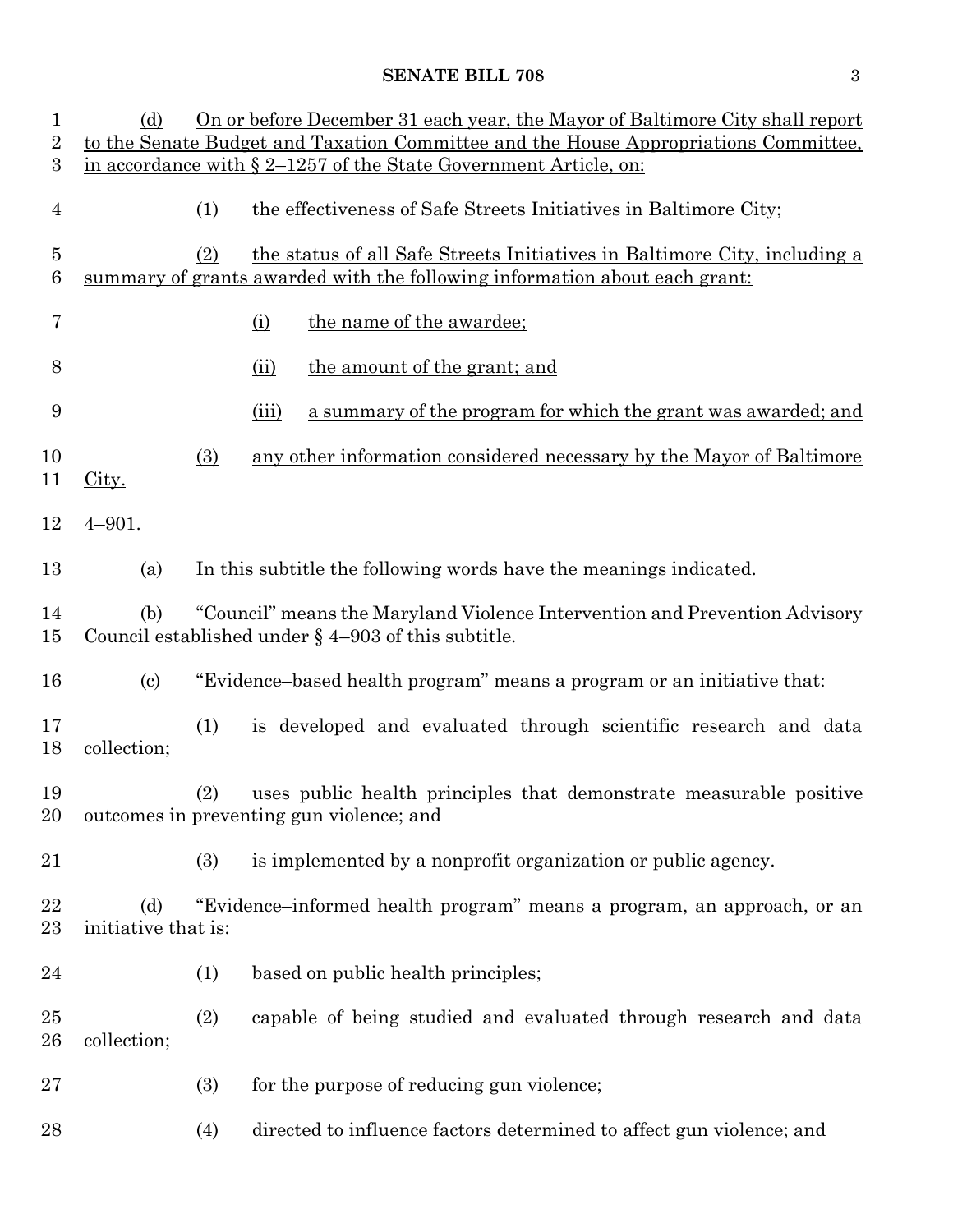| $\mathbf{1}$                     | implemented by a nonprofit organization or public agency.<br>(5)                                                                                                                                                               |
|----------------------------------|--------------------------------------------------------------------------------------------------------------------------------------------------------------------------------------------------------------------------------|
| $\overline{2}$<br>3              | "Executive Director" means the Executive Director of the Governor's Office of<br>(e)<br>Crime Control and Prevention.                                                                                                          |
| $\overline{4}$<br>$\overline{5}$ | "Fund" means the Maryland Violence Intervention and Prevention Program<br>(f)<br>Fund.                                                                                                                                         |
| 6<br>7                           | "HOSPITAL-BASED VIOLENCE INTERVENTION PROGRAM" MEANS A<br>(g)<br>VIOLENCE INTERVENTION PROGRAM THAT:                                                                                                                           |
| 8                                | (1)<br>IS OPERATED BY:                                                                                                                                                                                                         |
| 9                                | (I)<br>A HOSPITAL; OR                                                                                                                                                                                                          |
| 10<br>11                         | (II)<br>AN INDIVIDUAL OR ENTITY IN COLLABORATION WITH A<br>HOSPITAL; AND                                                                                                                                                       |
| 12<br>13<br>14                   | (2)<br>PROVIDES INTENSIVE COUNSELING, CASE MANAGEMENT, AND<br>SOCIAL SERVICES TO INDIVIDUALS WHO ARE RECOVERING FROM INJURIES<br>RESULTING FROM VIOLENCE.                                                                      |
| 15                               | "Local government" means a county or municipality.<br>(H)                                                                                                                                                                      |
| 16                               | $4 - 902.$                                                                                                                                                                                                                     |
| 17                               | There is a Maryland Violence Intervention and Prevention Program Fund.<br>(a)                                                                                                                                                  |
| 18                               | The purpose of the Fund is to:<br>(b)                                                                                                                                                                                          |
| 19<br>20<br>21                   | support effective violence reduction strategies by providing competitive<br>(1)<br>grants to local governments and nonprofit organizations to fund evidence-based health<br>programs or evidence–informed health programs; and |
| 22<br>23                         | evaluate the efficacy of evidence-based health<br>(2)<br>programs<br>or<br>evidence–informed health programs funded through the Fund.                                                                                          |
| 24<br>25                         | The Executive Director shall administer the Fund in consultation with the<br>$\left( \mathrm{c}\right)$<br>Council.                                                                                                            |
| 26<br>27                         | (d)<br>(1)<br>The Fund is a special, nonlapsing fund that is not subject to $\S 7-302$ of<br>the State Finance and Procurement Article.                                                                                        |
| 28<br>29                         | (2)<br>The State Treasurer shall hold the Fund separately and the<br>Comptroller, in conjunction with the Executive Director, shall account for the Fund.                                                                      |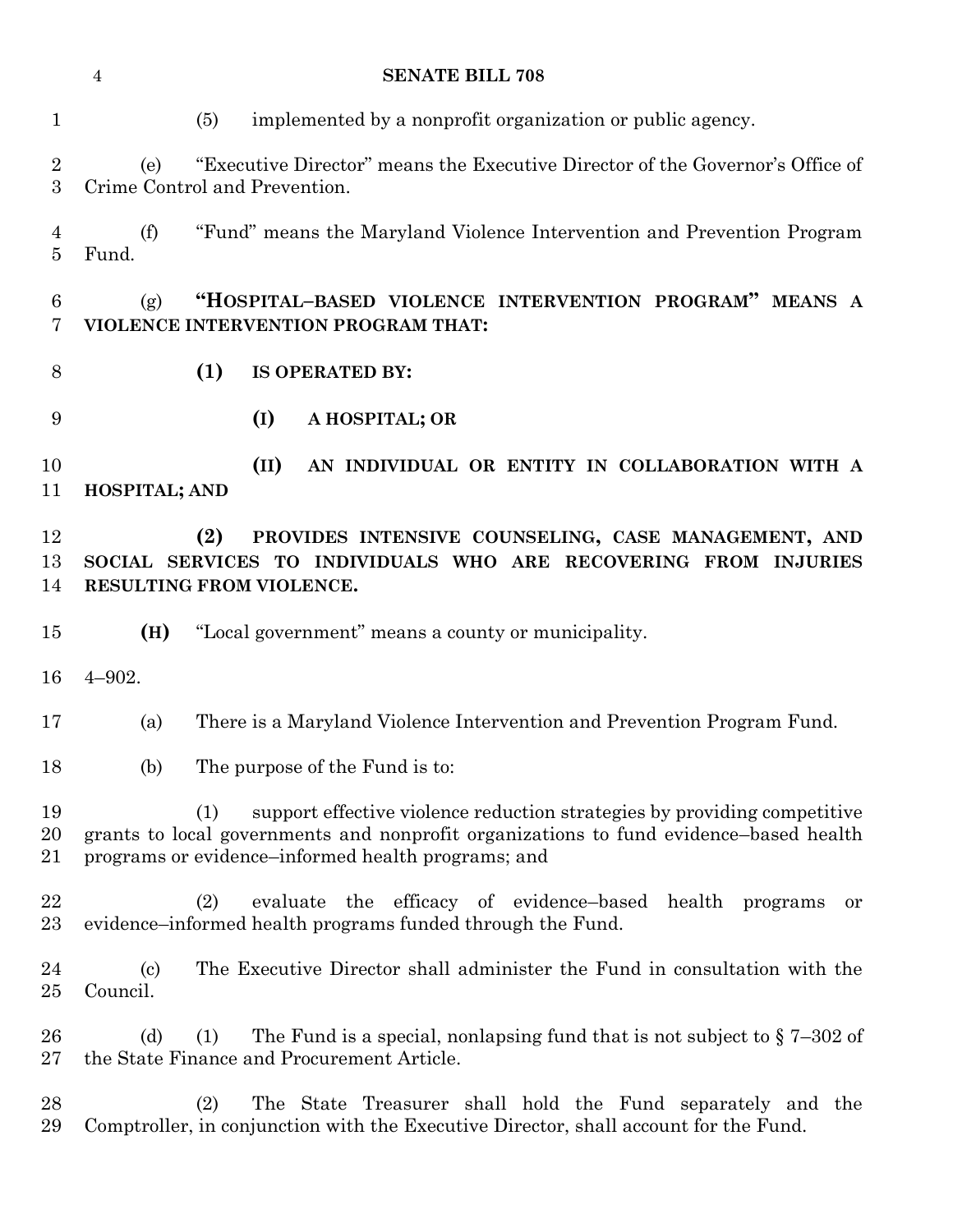| $\mathbf 1$         | (e)                     | (1) |       | The Fund consists of:                                                                                                                                                                                                                       |
|---------------------|-------------------------|-----|-------|---------------------------------------------------------------------------------------------------------------------------------------------------------------------------------------------------------------------------------------------|
| $\overline{2}$      |                         |     | (i)   | money appropriated in the State budget to the Fund;                                                                                                                                                                                         |
| 3                   |                         |     | (ii)  | investment earnings of the Fund; and                                                                                                                                                                                                        |
| 4                   |                         |     | (iii) | money from any other source accepted for the benefit of the Fund.                                                                                                                                                                           |
| $\overline{5}$<br>6 |                         | (2) | (I)   | [The]<br><b>SUBJECT</b><br>TO SUBPARAGRAPH<br>(II)<br><b>THIS</b><br>OF<br><b>PARAGRAPH, THE Governor fively annually appropriate up to SHALL INCLUDE IN THE</b>                                                                            |
| 7                   |                         |     |       | ANNUAL BUDGET BILL AN APPROPRIATION OF \$10,000,000 to the Fund.                                                                                                                                                                            |
| 8<br>9<br>10<br>11  |                         |     | (II)  | THE APPROPRIATION REQUIRED UNDER SUBPARAGRAPH<br>(I) OF THIS PARAGRAPH SHALL BE GOVERNOR SHALL ANNUALLY INCLUDE IN THE<br>ANNUAL BUDGET BILL AN APPROPRIATION COMPOSED OF AT LEAST \$5,000,000<br>\$3,000,000 IN GENERAL FUNDS TO THE FUND. |
| 12                  | (f)                     | (1) |       | The Fund shall be used in the following manner:                                                                                                                                                                                             |
| 13<br>14<br>15      |                         |     | (i)   | to support effective violence reduction strategies by providing<br>competitive grants to local governments and nonprofit organizations<br>to<br>fund<br>evidence-based health programs or evidence-informed health programs; [and]          |
| 16<br>17<br>18      |                         |     | (ii)  | in an amount NOT LESS THAN $5\%$ BUT not greater than $[5\%]$<br>10% of the Fund, for the evaluation of the efficacy of evidence–based health programs or<br>evidence–informed health programs awarded grants through the Fund; AND         |
| 19<br>20            |                         |     | (III) | IN AN AMOUNT NOT GREATER THAN 4% OF THE FUND, FOR<br>THE FOLLOWING ADMINISTRATIVE COSTS:                                                                                                                                                    |
| 21                  |                         |     |       | 1.<br><b>OVERSIGHT OF THE FUND;</b>                                                                                                                                                                                                         |
| 22<br>23            | <b>FUND; AND</b>        |     |       | 2.<br>PUBLIC OUTREACH AND EDUCATION ABOUT THE                                                                                                                                                                                               |
| 24<br>25            | EDUCATION FOR GRANTEES. |     |       | 3.<br><b>TECHNICAL</b><br><b>ASSISTANCE</b><br><b>AND</b><br><b>BEST</b><br><b>PRACTICE</b>                                                                                                                                                 |
| 26                  |                         | (2) |       | The Fund may not be used to:                                                                                                                                                                                                                |
| 27<br>28            |                         |     | (i)   | supplant funding that would otherwise be available for violence<br>intervention or prevention programs; or                                                                                                                                  |
| 29                  |                         |     | (ii)  | fund suppression activities by law enforcement.                                                                                                                                                                                             |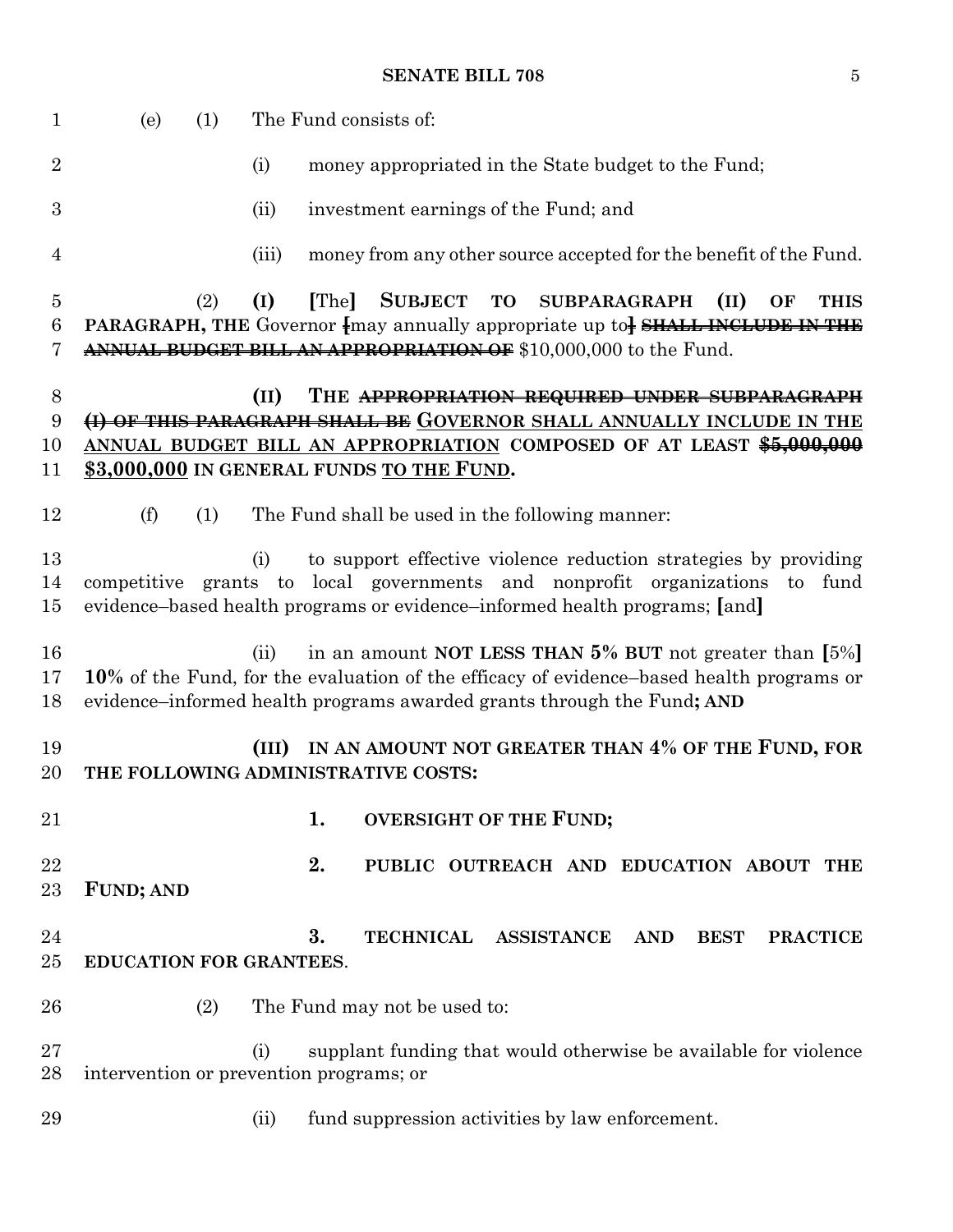(g) (1) The State Treasurer shall invest the money of the Fund in the same manner as other State money may be invested. (2) Any interest earnings of the Fund shall be credited to the Fund. (h) Expenditures from the Fund may be made only in accordance with the State budget. (i) The accounts and transactions of the Fund shall be subject to audit by the Legislative Auditor as provided in § 2–1220 of the State Government Article. 4–903. (a) There is a Maryland Violence Intervention and Prevention Advisory Council in the Governor's Office of Crime Control and Prevention. (b) The Council consists of the following members: 12 (1) the Executive Director; (2) one member of the Senate of Maryland, appointed by the President of the Senate; (3) one member of the House of Delegates, appointed by the Speaker of the House; (4) one individual from a higher education institution who studies public health, appointed by the Executive Director; (5) one individual who has been affected by gun violence, appointed by the Executive Director; and (6) subject to subsection (c) of this section, eight individuals appointed as follows: (i) four individuals from community–based or hospital–based **[**organizations**] VIOLENCE INTERVENTION PROGRAMS** that use evidence–based health programs or evidence–informed health programs, two appointed by the President of the Senate and two appointed by the Speaker of the House; (ii) two individuals from local police departments or the Department of State Police, one appointed by the President of the Senate and one appointed by the Speaker of the House; and (iii) two individuals from local health departments that are

 implementing violence prevention strategies, one appointed by the President of the Senate and one appointed by the Speaker of the House.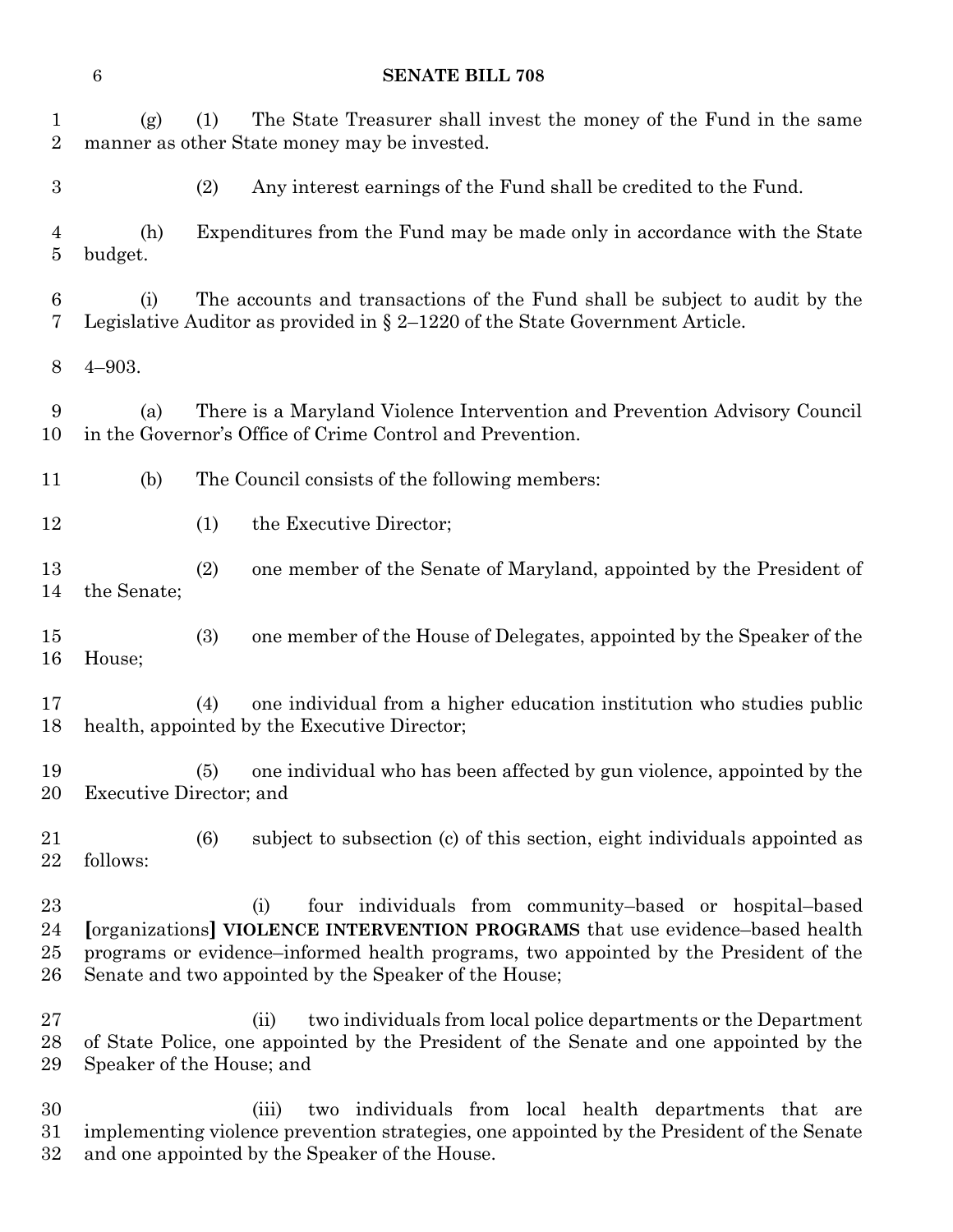(c) In making appointments under subsection (b)(6) of this section, the President of the Senate and the Speaker of the House shall ensure the inclusion of members from multiple cities and counties affected by violence.

(d) **[**(1)**]** The Council shall:

**[**(i)**] (1)** advise the Executive Director on**:**

 **(I)** the allocation of funds for the evaluation of the efficacy of evidence–based health programs or evidence–informed health programs **[**that receive funding in accordance with paragraph (2) of this subsection**] IN ACCORDANCE WITH § 4–907 OF THIS SUBTITLE; AND**

## **(II) THE DISTRIBUTION OF FUNDING AWARDS**;

 **[**(ii)**] (2)** provide input to the Executive Director on the administration of the Fund;

 **[**(iii)**] (3)** assist the Executive Director in establishing procedures for local governments and nonprofit organizations to apply for funding;

 **[**(iv)**] (4)** assist the Executive Director in establishing procedures for the distribution of funding;

**[**(v)**] (5)** create guidelines for funding eligibility;

 **[**(vi)**] (6)** review and publish reports regarding the **[**success and failure**] EFFICACY** of nonsuppression–based violence intervention and prevention programs;

 **[**(vii)**] (7)** advise the Governor and the Executive Director on the implementation of gun violence prevention programs in the State; **[**and**]**

# **(8) ADVISE THE EXECUTIVE DIRECTOR ON PUBLIC OUTREACH AND COMMUNICATIONS REGARDING THE FUND; AND**

**[**(viii)**] (9)** be governed by a majority vote.

 **[**(2) An evaluation of the efficacy of evidence–based health programs or evidence–informed health programs that receive funding under paragraph (1)(i) of this subsection shall be undertaken by an independent, third–party researcher selected by the Council.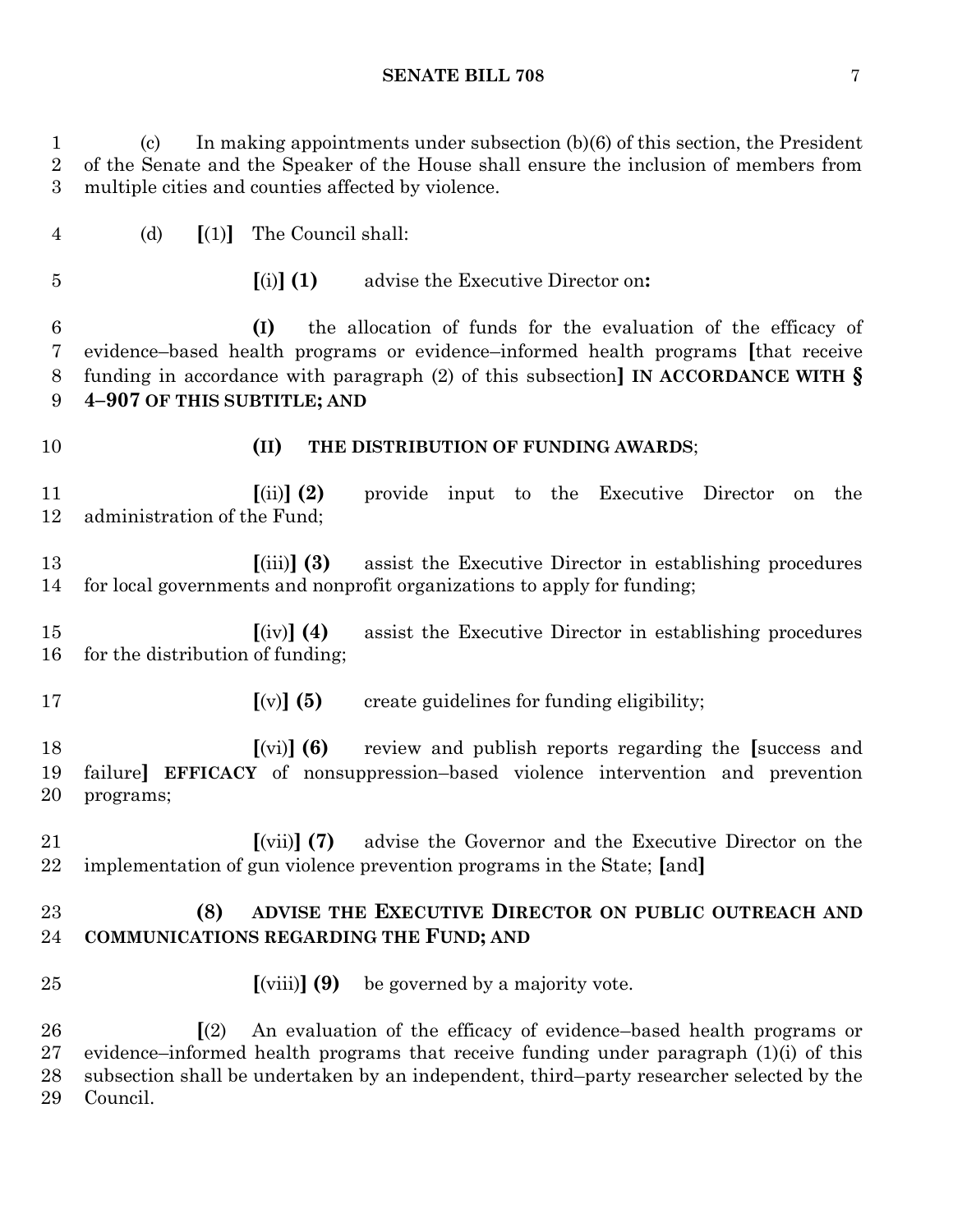|                                | $8\,$      | <b>SENATE BILL 708</b>                                                                                                                                                                                                      |
|--------------------------------|------------|-----------------------------------------------------------------------------------------------------------------------------------------------------------------------------------------------------------------------------|
| $\mathbf{1}$<br>$\overline{2}$ |            | The results of the evaluation under paragraph (2) of this subsection<br>(3)<br>shall be posted to the Governor's Office of Crime Control and Prevention's website.]                                                         |
| $\boldsymbol{3}$               | (e)        | A member of the Council:                                                                                                                                                                                                    |
| 4                              |            | (1)<br>may not receive compensation as a member of the Council; but                                                                                                                                                         |
| $\overline{5}$<br>6            |            | (2)<br>is entitled to reimbursement for expenses under the Standard State<br>Travel Regulations, as provided in the State budget.                                                                                           |
| 7                              | $4 - 904.$ |                                                                                                                                                                                                                             |
| 8                              | (a)        | The Executive Director shall[,]:                                                                                                                                                                                            |
| 9<br>10<br>11                  |            | in accordance with subsection (b) of this section and in consultation<br>(1)<br>with the Council, establish procedures for local governments and nonprofit organizations<br>to use in applying for money from the Fund; AND |
| 12<br>13<br>14<br>15           | WEBSITE.   | (2)<br>AT LEAST 60 DAYS BEFORE THE APPLICATION BECOMES<br>AVAILABLE TO LOCAL GOVERNMENTS AND NONPROFIT ORGANIZATIONS, POST A<br>NOTICE OF THE APPLICATION'S AVAILABILITY ON A PUBLICLY ACCESSIBLE                           |
| 16<br>17                       | (b)        | An application shall require a local government or nonprofit organization to<br>provide, at a minimum:                                                                                                                      |
| 18                             |            | clearly defined and measureable objectives;<br>(1)                                                                                                                                                                          |
| 19<br>20                       |            | (2) evidence that the proposed evidence-based health programs or<br>evidence–informed health programs would likely reduce gun violence; [and]                                                                               |
| 21<br>22                       |            | a description of how the local government or nonprofit organization<br>(3)<br>proposes to use the funding to reduce rates of gun violence by:                                                                               |
| 23<br>24                       |            | establishing or enhancing evidence-based health programs or<br>(i)<br>evidence-informed health programs; and                                                                                                                |
| 25<br>$26\,$                   |            | enhancing coordination of existing violence intervention and<br>(ii)<br>prevention programs, if any, to minimize duplication of services; AND                                                                               |
| $27\,$                         |            | (4)<br>A PLAN FOR THE COLLECTION OF RELEVANT DATA.                                                                                                                                                                          |
| 28                             | $4 - 905.$ |                                                                                                                                                                                                                             |
| 29                             | (a)        | The Executive Director shall[,]:                                                                                                                                                                                            |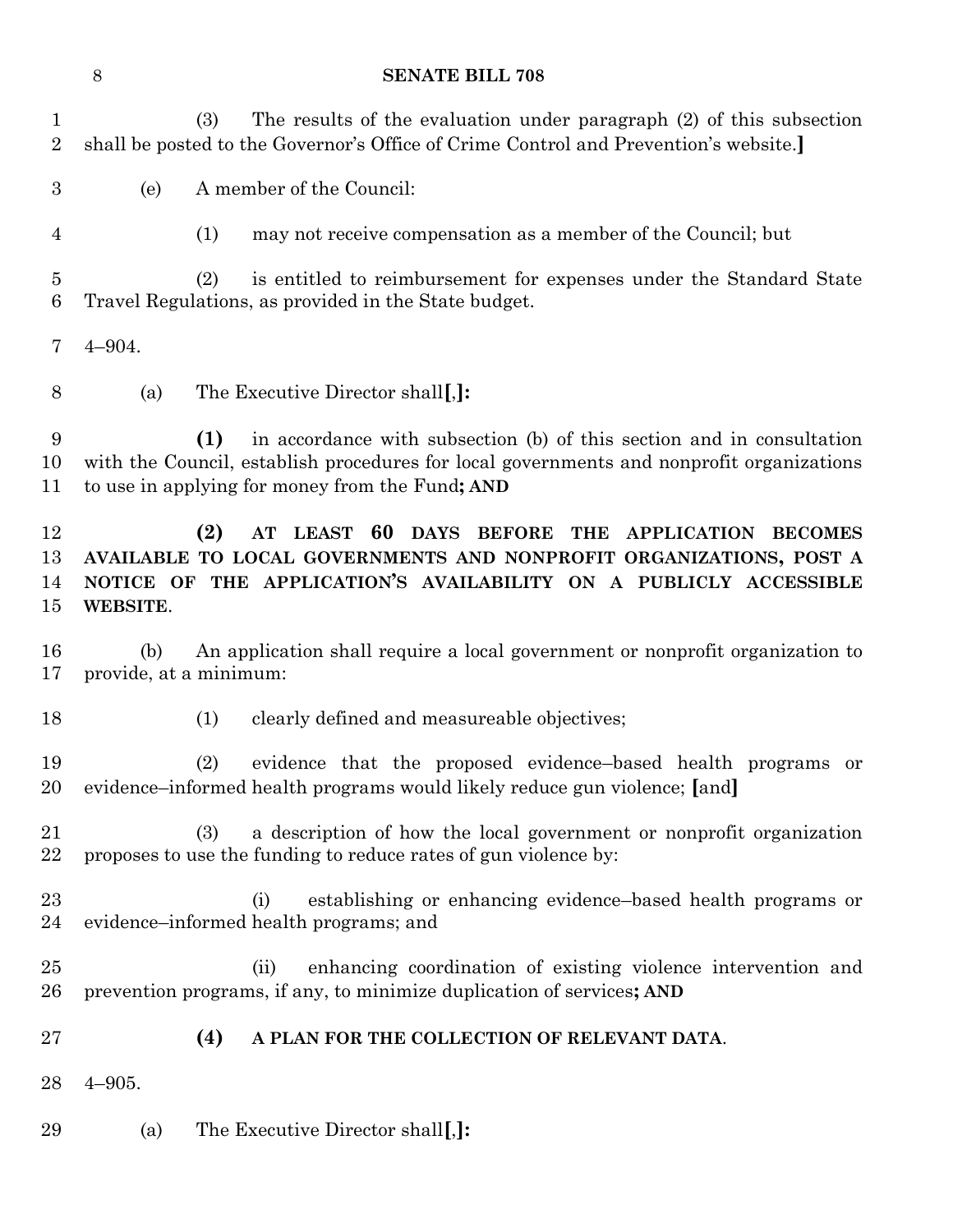**(1)** in accordance with subsection (b) of this section and in consultation with the Council, establish procedures for the distribution of money from the Fund**; AND**

# **(2) FORWARD ALL APPLICATIONS TO THE COUNCIL FOR REVIEW AND COMMENT AT LEAST 30 DAYS BEFORE DECISIONS REGARDING THE DISTRIBUTION OF FUNDING AWARDS**.

- (b) (1) Funding awards shall be made to local governments and nonprofit organizations for a minimum duration of 3 consecutive fiscal years.
- (2) Preference shall be given to local governments or nonprofit organizations:
- (i) that **[**are**] SERVE AN AREA** disproportionately affected by violence, as determined by the Council; **[**and**]**
- (ii) whose grant proposals demonstrate the greatest likelihood of reducing gun violence in their communities**; AND**

# **(III) THAT SERVE A POPULATION IDENTIFIED AS HAVING THE HIGHEST RISK OF PERPETRATING OR BEING VICTIMIZED BY VIOLENCE IN THE NEAR FUTURE**.

- (c) Funding awards shall be commensurate with:
- (1) the levels of gun violence in the jurisdiction served by the local government or nonprofit organization; and
- (2) the strength of the local government or nonprofit organization's application.
- **4–907.**

 **(A) THE EXECUTIVE DIRECTOR SHALL, IN CONSULTATION WITH THE COUNCIL:**

- **(1) ORDER AN ONGOING EVALUATION OF THE EFFICACY OF EACH EVIDENCE–BASED HEALTH PROGRAM OR EVIDENCE–INFORMED HEALTH PROGRAM THAT RECEIVES FUNDING UNDER THIS SUBTITLE; AND**
- **(2) RETAIN A SUFFICIENT NUMBER OF INDEPENDENT, THIRD–PARTY EVALUATORS TO MAINTAIN COMPLIANCE WITH THIS SECTION.**
- **(B) EVALUATIONS REQUIRED UNDER THIS SECTION SHALL BE:**